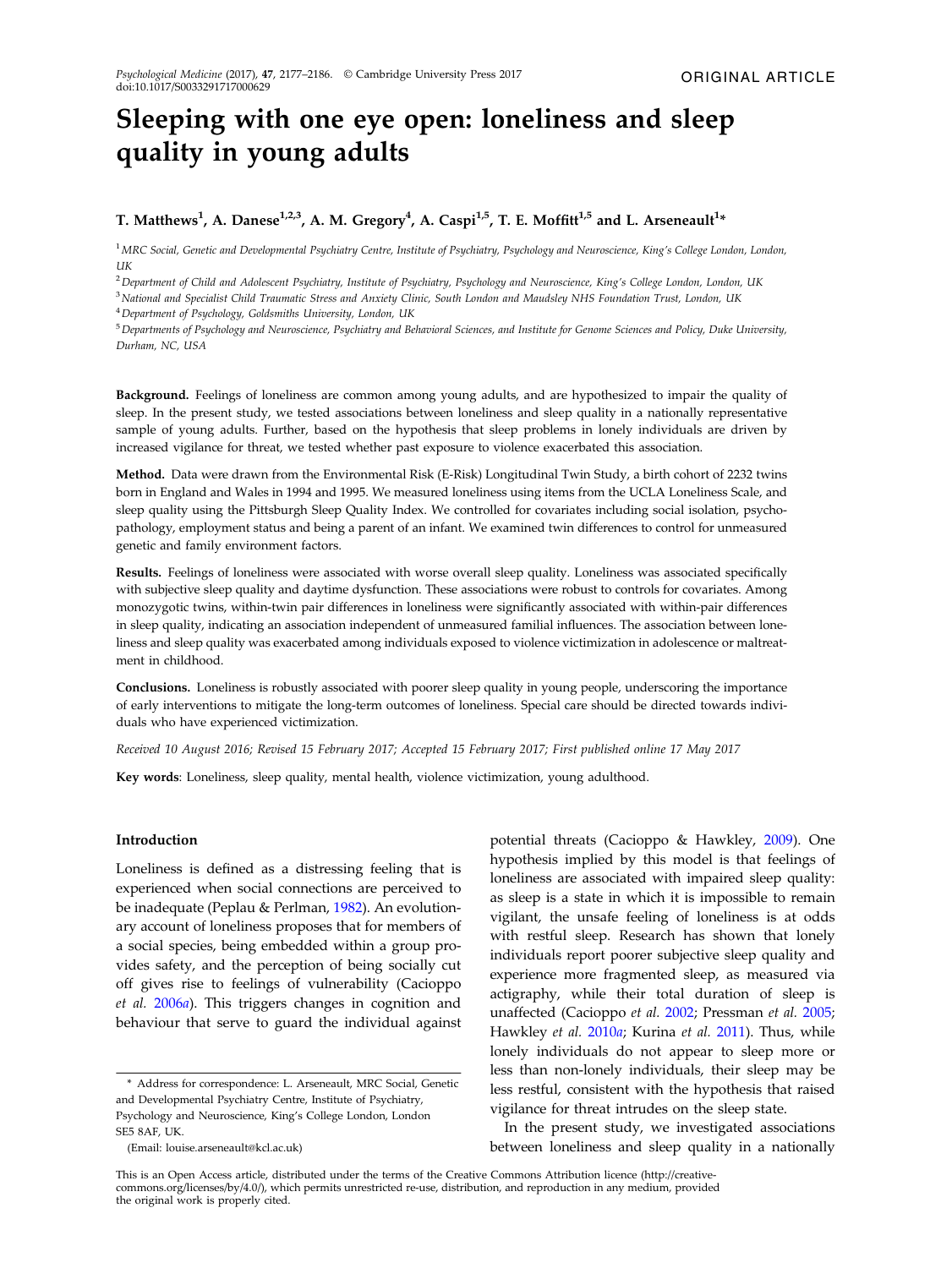representative cohort of young adults. This age group is of particular interest for two reasons. First, loneliness is especially prevalent at this stage of life, concomitant with shifts in young adults' social needs and environments (Office for National Statistics, [2014;](#page-9-0) Qualter et al. [2015\)](#page-9-0). Second, a significant proportion of individuals experience loneliness persistently over time (Newall et al. [2013\)](#page-9-0), and chronic social disconnection predicts poor health outcomes in a dose–response manner (Caspi et al. [2006](#page-8-0); Danese et al. [2009](#page-8-0)). Therefore, individuals who become lonely early in life may be particularly at risk for ill health in the future. Prior studies which have found associations between loneliness and sleep in this age group have used opportunity samples of university undergraduates (Cacioppo et al. [2002;](#page-8-0) Pressman et al. [2005\)](#page-9-0); however, it is important to ascertain whether the profile of sleep impairments generalizes across the full range of socio-economic and occupational circumstances in the young population.

Research has shown that the associations between loneliness and sleep problems are not accounted for by plausible confounders such as depression, body mass index or health-related behaviours (Cacioppo et al. [2002;](#page-8-0) Hawkley et al. [2010](#page-8-0)a; Kurina et al. [2011](#page-8-0)). However, sleep impairments are included among the diagnostic criteria for a number of mental health disorders, including generalized anxiety and post-traumatic stress disorder (American Psychiatric Association, [2013\)](#page-7-0), underscoring the need to control comprehensively for symptoms of psychopathology in order to test the independence of the association between loneliness and sleep. Other sources of confounding are more difficult to control for, including genetic influences. There is evidence for substantial heritability of both loneliness (Goossens et al. [2015;](#page-8-0) Matthews et al.  $2016$ ) and sleep quality (Barclay *et al.*  $2010$ ), and their association may be partly explained by shared genetic aetiologies. Furthermore, unmeasured factors in the family environment, such as parental influences or life events, may also contribute jointly to the experiences of loneliness and sleep quality. One approach by which these confounds can be controlled is by comparing individuals from the same family, using a design such as monozygotic (MZ) twin differences (Vitaro et al. [2009](#page-9-0)). As members of an MZ twin pair share identical genomes and grow up in the same family home, any differences within pairs is attributable to experiences unique to individuals. Measuring MZ twin differences on two traits allows their association to be tested while holding family-wide influences constant.

Not all lonely individuals necessarily experience sleep problems, and it is possible that other factors play a role in exacerbating their susceptibility to sleep impairments. Given that one of the posited

reasons for the restless sleep of lonely individuals is a perception of threat in the environment, past exposure to actual threats may intensify this perception and further compromise the restfulness of sleep. Exposure to violence victimization is one plausible candidate. Imaging studies have shown that childhood maltreatment is associated with increased amygdala activation in response to threatening social stimuli, suggesting heightened vigilance for threat (McCrory et al. [2011](#page-8-0)). This lends itself to the possibility that perceptions of threats triggered by loneliness may be particularly pronounced among individuals with a history of violence victimization, magnifying the disruption of sleep. Using longitudinal data, we tested for an exacerbating influence of violence victimization on the relationship between loneliness and sleep. Specifically, we examined recent victimization experiences in adolescence, and tested whether the effect could be extended earlier in life with childhood maltreatment.

#### Method

#### Participants

Participants were members of the Environmental Risk (E-Risk) Longitudinal Twin Study, which tracks the development of a birth cohort of 2232 British children. The sample was drawn from a larger birth register of twins born in England and Wales in 1994–1995 (Trouton et al. [2002\)](#page-9-0). Full details about the sample have been reported elsewhere (Moffitt & E-Risk Study Team, [2002\)](#page-9-0). Briefly, the E-Risk sample was constructed in 1999–2000, when 1116 families (93% of those eligible) with same-sex 5-year-old twins participated in home-visit assessments. This sample comprised 56% MZ and 44% dizygotic (DZ) twin pairs; sex was evenly distributed within zygosity (49% male).

Families were recruited to represent the UK population with newborns in the 1990s, to ensure adequate numbers of children in disadvantaged homes and to avoid an excess of twins born to well-educated women using assisted reproduction. The study sample represents the full range of socio-economic conditions in Great Britain, as reflected in the families' distribution on a neighbourhood-level socio-economic index [ACORN (A Classification of Residential Neighbourhoods), developed by CACI Inc. for commercial use] (Odgers et al. [2012](#page-9-0)a, [b](#page-9-0)). Specifically, E-Risk families' ACORN distribution matches that of households nationwide: 25.6% of E-Risk familieslive in'wealthy achiever' neighbourhoods compared with 25.3% nationwide; 5.3% v. 11.6% live in 'urban prosperity' neighbourhoods; 29.6% v. 26.9% live in 'comfortably off' neighbourhoods; 13.4% v. 13.9% live in 'moderate means' neighbourhoods, and 26.1% v. 20.7% live in 'hard-pressed' neighbourhoods. E-Risk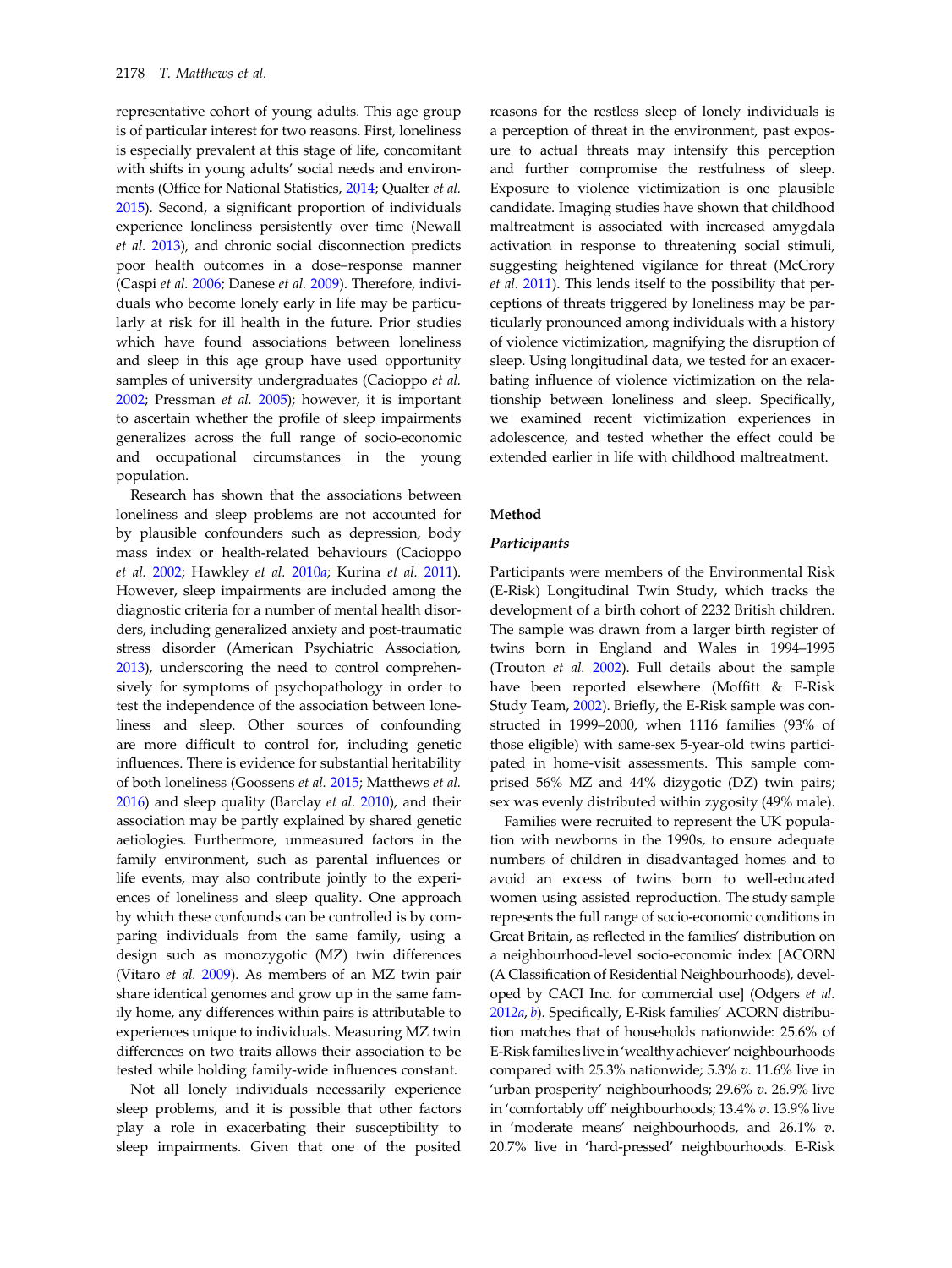under-represents 'urban prosperity' neighbourhoods because such houses are likely to be childless.

Follow-up home visits were conducted when the children were aged 7 years (98% participation), 10 years (96% participation), 12 years (96% participation), and, most recently in 2012–2014, at 18 years (93% participation). There were 2066 participants who took part in the E-Risk assessments at age 18 years, and the proportions of MZ (55%) and male same-sex (47%) twins were almost identical to those found in the original sample at age 5 years. The average age of the twins at the time of the assessment was  $18.4$  years (s.p. = 0.36); all interviews were conducted after their 18th birthday. There were no differences between those who did and did not take part at age 18 years in terms of socio-economic status assessed when the cohort was initially defined ( $\chi^2$ =0.86, p=0.65), intelligence quotient scores at age 5 years ( $t = 0.98$ ,  $p = 0.33$ ), and emotional or behavioural problems at age 5 years  $(t = 0.40, p = 0.69 \text{ and } t = 0.41, p = 0.68, respectively).$ Home visits at ages 5, 7, 10 and 12 years included assessments with participants as well as their mother (or primary caretaker); the home visit at age 18 years included interviews only with the participants. Each twin was assessed by a different interviewer.

The Joint South London and Maudsley and the Institute of Psychiatry Research Ethics Committee approved each phase of the study. Parents gave informed consent and twins gave assent between 5 and 12 years and then informed consent at age 18 years.

#### Measures

### Loneliness

We measured current feelings of loneliness at age 18 years using four items from the UCLA Loneliness Scale, version 3 (Russell, [1996\)](#page-9-0): 'How often do you feel that you lack companionship?', 'How often do you feel left out?', 'How often do you feel isolated from others?' and 'How often do you feel alone?'. These items were rated 'hardly ever' (0), 'some of the time' (1) or 'often' (2). The items were administered as part of a self-completed computer-based questionnaire. We summed the responses to produce a total loneliness score (Cronbach  $\alpha$  = 0.83).

We also assessed loneliness using interviewers' reports. After the home visits, the study interviewers  $(n=14)$  completed an inventory of questions about their overall impressions of the participants' personality and behaviour, based on their observations during the structured interview. Interviewers were trained to familiarize themselves with the questions in order to know what to observe, and took comprehensive notes on which to base their responses. The questions were completed immediately after the home visit in order to maximize recall. The interviewers had not met the participants prior to the visit. We used three of the items to construct a measure of interviewer-rated loneliness: 'seems lonely', 'feels that no one cares for them' and 'has trouble making friends'. Items were coded 'no' (0), 'a little/somewhat' (1) and 'yes' (2). As the self-report loneliness measure was administered via computer, interviewers were blind to participants' responses. We summed the three items to create a total scale (Cronbach  $\alpha$  = 0.70). The correlation between the self-report and interviewer ratings of loneliness was 0.46.

#### Sleep quality

We measured sleep quality at age 18 years using the Pittsburgh Sleep Quality Index (PSQI; Buysse et al. [1989\)](#page-8-0). The PSQI consists of 18 self-report items relating to individuals' sleep patterns and different forms of sleep impairment in the past month. These questions are used to derive scores for seven different components of sleep (subjective sleep quality, sleep latency, sleep duration, habitual sleep efficiency, sleep disturbances, use of sleep medication and daytime dysfunction), each scored from 0 to 3. These were summed to produce a global score ranging from 0 to 21, with higher scores reflecting worse sleep quality. The mean global PSQI score in the present sample was 5.39 (s.p.  $= 3.18$ ).

#### Covariates

To test the independence of the association between loneliness and sleep quality at age 18 years, we controlled for social isolation, based on the hypothesis that the subjective experience of loneliness would be associated with sleep quality over and above individuals' actual degree of social connection. We further controlled for symptoms of depression, anxiety, alcohol abuse and dependence, attention-deficit/hyperactivity disorder (ADHD) and post-traumatic stress disorder (PTSD). We also controlled for individuals who were not in employment, education or training (NEET) or who were a parent of an infant, two circumstances which could lead to changes in social activities and sleeping schedules. Full details of covariates are presented in [Table 1.](#page-3-0)

#### Violence victimization

We assessed violence victimization between the ages of 12 and 18 years using the Juvenile Victimization Questionnaire (JVQ; Finkelhor et al. [2011](#page-8-0)). The JVQ contains questions covering seven forms of victimization: crime, peer/sibling, Internet, sexual, family, maltreatment and neglect. We asked participants to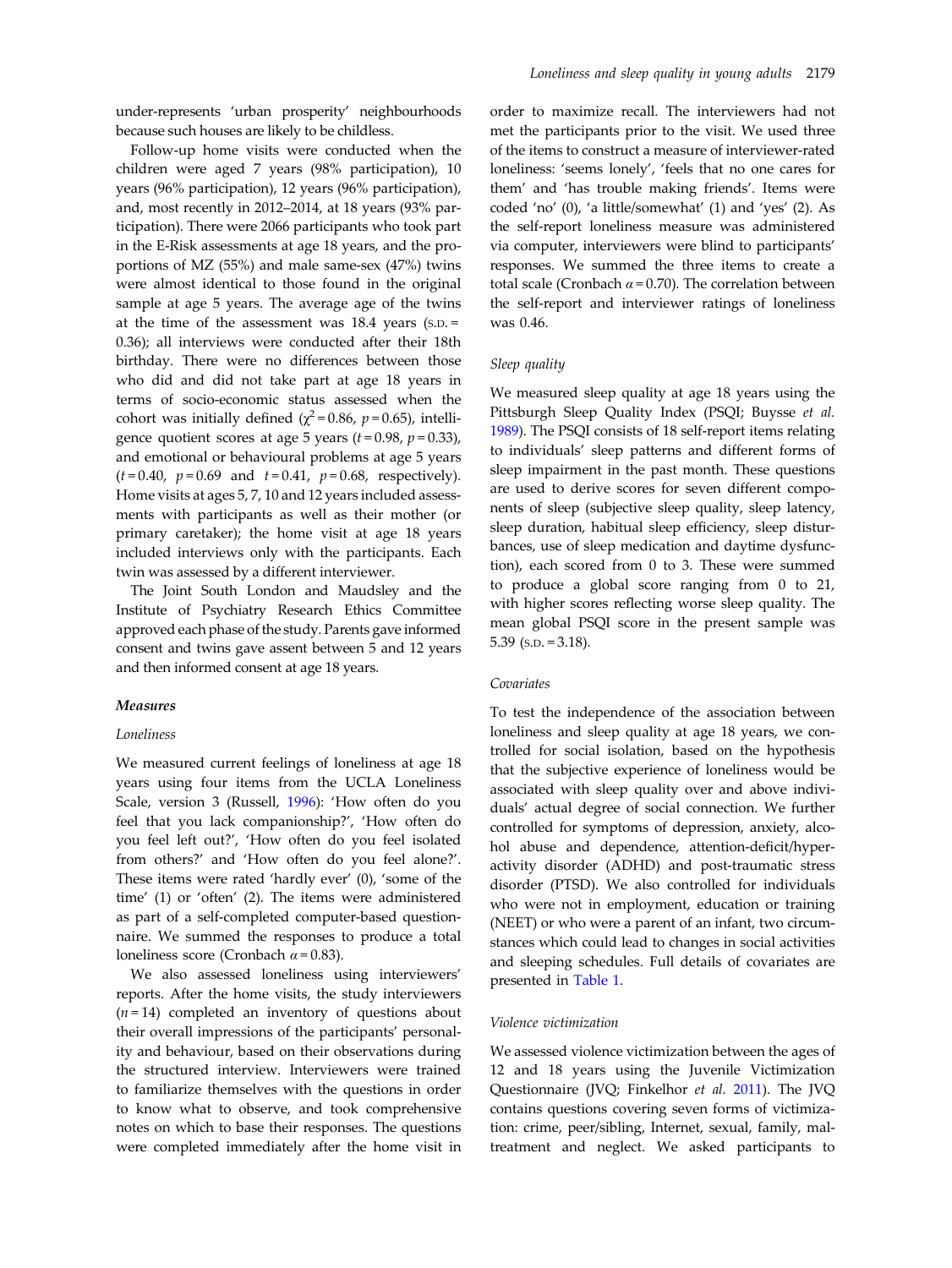<span id="page-3-0"></span>

|  | <b>Table 1.</b> Descriptive statistics of covariates |  |  |  |
|--|------------------------------------------------------|--|--|--|
|--|------------------------------------------------------|--|--|--|

|                                | Measure                                                                                                                                                              | Range             | Mean (s.p.) or $\%$ | Reference                              |
|--------------------------------|----------------------------------------------------------------------------------------------------------------------------------------------------------------------|-------------------|---------------------|----------------------------------------|
| Social isolation               | Multidimensional Scale of Perceived Social<br>Support. Items reverse-scored with higher<br>scores reflecting greater isolation                                       | $0 - 24$          | 3.29(4.35)          | Zimet et al. (1998)                    |
| Psychopathology                | Diagnostic Interview Schedule for DSM-IV.                                                                                                                            | Depression: 0-9   | 1.81(2.97)          | American                               |
|                                | Depression, anxiety, alcohol use and ADHD                                                                                                                            | Anxiety: 0-6      | 0.95(1.82)          | Psychiatric                            |
|                                | are measured as symptom scales; PTSD is a                                                                                                                            | Alcohol use: 0-11 | 1.13(1.67)          | Association (1994);                    |
|                                | diagnosis                                                                                                                                                            | $ADHD: 0-18$      | 5.79 (4.29)         | Robins et al. (1995)                   |
|                                |                                                                                                                                                                      | $PTSD: 0-1$       | 3.49%               |                                        |
| <b>NEET</b>                    | Participants were categorized as NEET if<br>they reported that they were not studying,<br>working or undertaking vocational training<br>at the time of the interview |                   | 11.57%              | Goldman-Mellor<br><i>et al.</i> (2016) |
| Being a parent of an<br>infant | Based on participants reporting either having<br>given birth to or fathered a child                                                                                  |                   | $2.03\%$            |                                        |

S.D., Standard deviation; DSM-IV, Diagnostic and Statistical Manual of Mental Disorders, 4th edition; ADHD, attentiondeficit/hyperactivity disorder; PTSD, post-traumatic stress disorder; NEET, not in employment, education or training.

answer 'yes' or 'no' to each item, and when an instance of victimization was reported, further notes were taken about the details of the incident. Information from the JVQ was used to compile victimization 'dossiers' of each participant, which were coded for severity by four raters (Fisher et al. [2015](#page-8-0)). Overall severity of violence victimization was grouped into three categories: no exposure (47.6%), some exposure (28.1%) and severe exposure (24.3%).

We assessed exposure to maltreatment in childhood when participants were aged 5, 7, 10 and 12 years, via interviews with participants' mothers. At age 5 years, assessments were based on the standardized clinical protocol from the MultiSite Child Development Project (Dodge et al. [1990](#page-8-0); Lansford et al. [2002](#page-8-0)). At ages 7, 10 and 12 years this interview was modified to expand its coverage of contexts for child harm. Interviews were designed to enhance mothers' comfort with reporting valid child maltreatment information, while also meeting researchers' responsibilities for referral under the UK Children Act. We asked mothers whether either of their twins had been intentionally harmed (physically or sexually) by an adult or had contact with welfare agencies. Information on maltreatment collected over the years of data collection was compiled into a profile for each participant. These profiles were reviewed by two clinical psychologists and coded no harm (78.9%), probable harm (15.4%) and definite harm (5.7%).

#### Data analysis

We used linear regressions to examine the associations between loneliness and overall sleep quality. To test for a specific profile of sleep complaints associated with loneliness, we conducted ordinal logistic regressions using each of the seven components of the PSQI. We verified the robustness of these associations first by controlling individually for each covariate (social isolation, depression, anxiety, alcohol use, ADHD, PTSD, NEET and being a parent of an infant), and finally by entering all covariates simultaneously in the model. As both loneliness and sleep quality were measured via self-report, we conducted a sensitivity analysis by testing the association between interviewer ratings of participants' loneliness and self-reported sleep quality.

We controlled further for genetic and shared family factors using twin differences. MZ twin differences are attributable only to experiences unique to individuals, as the influence of genes and experiences within the family are held constant. Thus, if associations between loneliness and sleep quality are environmentally mediated, MZ twins who are lonelier than their co-twins would also have more sleep difficulties. To test this, we regressed the within-twin pair differences for sleep quality on the within-twin pair differences for loneliness. We conducted this analysis first on the whole sample, which controlled completely for the shared environment. We then repeated the analysis using MZ twins ( $n = 560$  pairs), to control for both genetic and family environmental confounds.

We tested for an exacerbating effect of violence victimization on the association between loneliness and sleep quality using linear regression. In each analysis, we regressed sleep quality on loneliness, victimization and an interaction term (loneliness × victimization). We carried out this analysis first using adolescent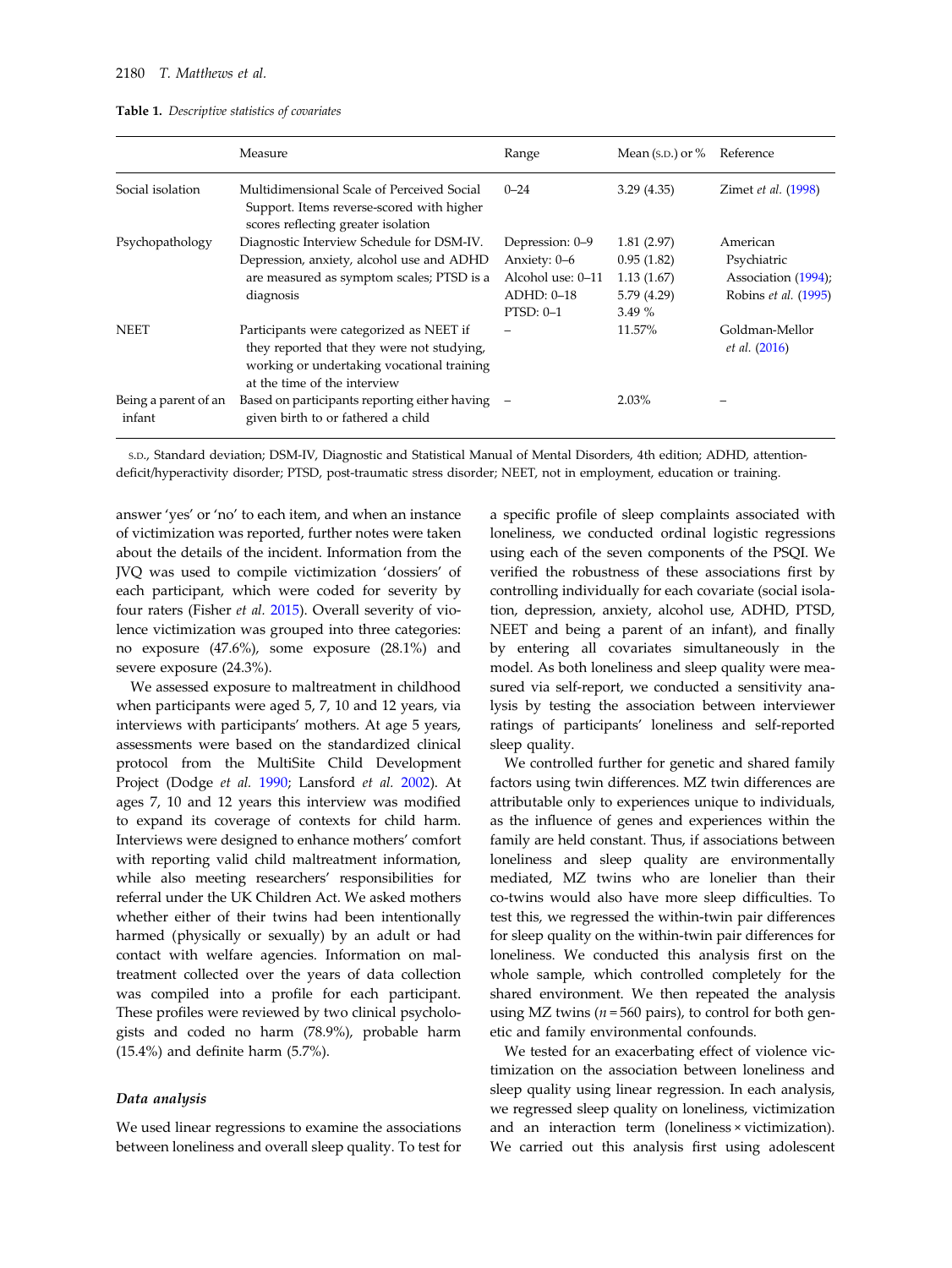victimization (age 12–18 years) as the moderator and, second, using childhood maltreatment (birth to age 12 years). As a further step, we repeated these analyses while controlling separately for covariates.

All analyses were conducted in Stata 14 (StataCorp, [2015\)](#page-9-0). Participants in this study were pairs of same-sex twins, and therefore each family contained data for two individuals, resulting in non-independent observations. To correct for this, we used tests based on the Huber–White or sandwich variance (Williams, [2000\)](#page-9-0), which adjusts the estimated standard errors to account for the dependence in the data.

## Results

### Associations between loneliness and sleep quality

Individuals who were lonelier reported worse overall sleep quality  $\beta = 0.28$ , 95% confidence interval (CI) 0.24–0.33; Table 2]. Social isolation, depression, anxiety, alcohol use, ADHD, PTSD, NEET and being a parent of an infant were all associated with sleep quality over and above loneliness. However, none of these individual covariates explained the association between loneliness and sleep quality. When all covariates were entered simultaneously, this association reduced but remained significant ( $\beta$  = 0.07, 95% CI  $0.02 - 0.12$ ).

Sensitivity analyses indicated that interviewer-rated loneliness was significantly associated with selfreported sleep quality, with a similar effect size to that of self-reported loneliness ( $\beta$ =0.23, 95% CI 0.17– 0.28). This association remained significant when controlling for each covariate. Entering social isolation into the model led to greater attenuation of the regression coefficient for interviewer-rated loneliness (43%) compared with that of self-reported loneliness (21%). Nonetheless, social isolation failed to fully account for the association.

Loneliness was significantly associated with each of the seven components of the PSQI ([Table 3](#page-5-0)). However, after controlling for all covariates, loneliness remained independently associated specifically with poorer subjective sleep quality [odds ratio (OR) = 1.10, 95% CI 1.03–1.16] and greater daytime dysfunction  $(OR =$ 1.24, 95% CI 1.17–1.31).

## Environmental association between loneliness and sleep quality

In the full sample (MZ and DZ twins), within-twin pair differences in loneliness were associated with within-pair differences in sleep quality ( $\beta$  = 0.20, 95%) CI 0.14–0.27), indicating that the association between these experiences is independent of unmeasured influences from the family environment. Among MZ

|                  |                             | Controlling for                                                                                                                                                                        |            |         |                                                                                                                                                                                                                                                                                                                                  |             |      |                     |                                        |
|------------------|-----------------------------|----------------------------------------------------------------------------------------------------------------------------------------------------------------------------------------|------------|---------|----------------------------------------------------------------------------------------------------------------------------------------------------------------------------------------------------------------------------------------------------------------------------------------------------------------------------------|-------------|------|---------------------|----------------------------------------|
|                  | Baseline                    | ocial isolation                                                                                                                                                                        | Depression | Anxiety | Alcohol use                                                                                                                                                                                                                                                                                                                      | <b>ADHD</b> | PTSD | NEET                | Being a parent                         |
| <b>Covariate</b> | oneliness $0.28(0.24-0.33)$ | $0.22(0.17 - 0.27)$<br>$0.15(0.09 - 0.20)$                                                                                                                                             |            |         | $(0.25-0.35)$ $(0.25-0.35)$ $(0.15-0.25)$ $(0.15-0.25)$ $(0.15-0.24)$ $(0.25-0.25)$ $(0.15-0.21)$ $(0.15-0.25)$ $(0.15-0.25)$ $(0.15-0.25)$ $(0.15-0.25)$ $(0.15-0.25)$ $(0.15-0.25)$ $(0.15-0.25)$ $(0.15-0.25)$ $(0.15-0.25$<br>$0.16$ (0.12-0.21) $0.22$ (0.17-0.26) $0.26$ (0.22-0.31) $0.22$ (0.17-0.26) $0.25$ (0.20-0.29) |             |      | $0.28(0.23 - 0.32)$ | $0.28(0.23-0.33)$<br>$0.05(0.00-0.09)$ |
|                  |                             | B. Standardized regression coefficient; CI, confidence interval; ADHD, attention-deficit/hyperactivity disorder; PTSD, post-traumatic stress disorder; NEET, not in employment, educa- |            |         |                                                                                                                                                                                                                                                                                                                                  |             |      |                     |                                        |

Table 2. Associations between loneliness and poor sleep quality in young adulthood, controlling for covariates

 $\overline{\mathbf{a}}$ Table

Associations between loneliness and poor sleep quality in young adulthood, controlling for covariates"

β (95% CI)

tion or training.<br><sup>a</sup> All analyses adjusted for sex and socio-economic status. 'n ion or training.

All analyses adjusted for sex and socio-economic status.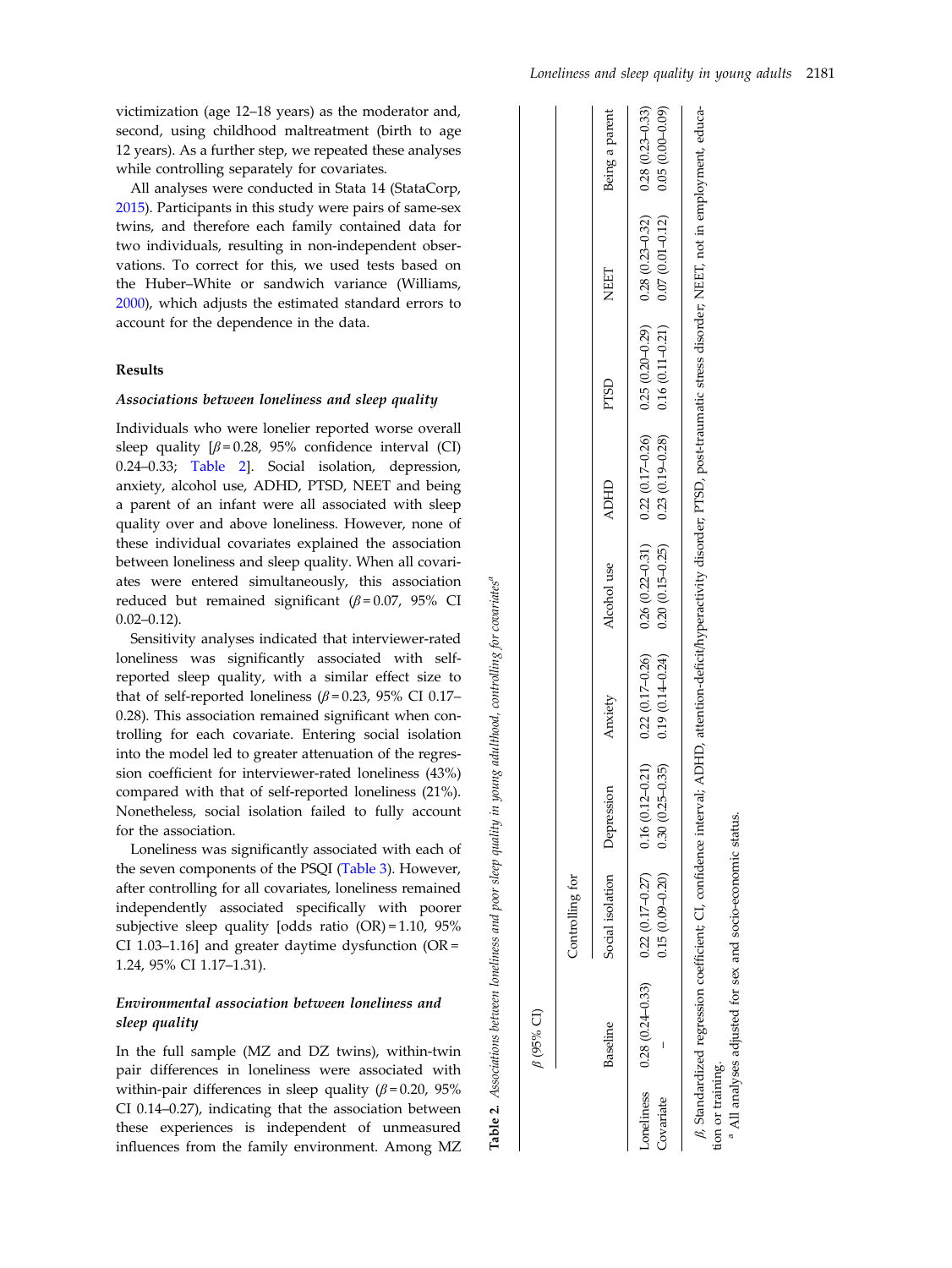<span id="page-5-0"></span>

|  |  |  |  |  |  | <b>Table 3.</b> Associations between loneliness and components of sleep quality in young adulthood |  |  |  |  |  |  |  |  |
|--|--|--|--|--|--|----------------------------------------------------------------------------------------------------|--|--|--|--|--|--|--|--|
|--|--|--|--|--|--|----------------------------------------------------------------------------------------------------|--|--|--|--|--|--|--|--|

|                           | OR (95% CI)              |                                   |  |  |  |  |
|---------------------------|--------------------------|-----------------------------------|--|--|--|--|
| Component                 | Unadjusted <sup>a</sup>  | Adjusted <sup>b</sup>             |  |  |  |  |
| Subjective sleep quality  | $1.26$ $(1.20-1.32)^{*}$ | $1.09(1.03 - 1.16)^*$             |  |  |  |  |
| Sleep latency             | $1.19(1.14 - 1.25)^{*}$  | $1.04(0.99-1.10)$                 |  |  |  |  |
| Sleep duration            | $1.15(1.10-1.21)^{*}$    | $1.03(0.97-1.09)$                 |  |  |  |  |
| Habitual sleep efficiency | $1.06(1.01-1.11)^*$      | $0.96(0.90-1.01)$                 |  |  |  |  |
| Sleep disturbances        | $1.20(1.14-1.27)^{*}$    | $1.03(0.97-1.10)$                 |  |  |  |  |
| Use of sleep medication   | $1.28$ $(1.15-1.42)^{*}$ | $0.94(0.82 - 1.08)$               |  |  |  |  |
| Daytime dysfunction       | $1.43(1.36-1.51)^{*}$    | $1.24$ $(1.17-1.31)$ <sup>*</sup> |  |  |  |  |

OR, Odds ratio; CI, confidence interval; SES, socio-economic status; ADHD, attention-deficit/hyperactivity disorder; PTSD, post-traumatic stress disorder; NEET, not in employment, education or training.

<sup>a</sup> Adjusted for sex and SES.

<sup>b</sup> Adjusted for social isolation, depression, anxiety, alcohol use, ADHD, PTSD, NEET, being a parent, sex and SES.

\* Significant association.



Fig. 1. Mean (z-scored) sleep quality among 193 monozygotic twin pairs discordant for loneliness. Lonely and non-lonely groups were defined by taking a median split of the total loneliness score. For a colour figure, see the online version of the paper.

twins, within-pair differences in loneliness remained significantly associated with within-pair differences in sleep quality  $(\beta = 0.15, 95\% \text{ CI} 0.06-0.24)$ . As shown in Fig. 1, among a subset of MZ pairs who were discordant for loneliness, the lonelier twins experienced poorer sleep quality than their non-lonely co-twins (Cohen's  $d = 0.20$ ). This indicates an environmentally mediated association between loneliness and sleep which is independent of unmeasured genetic and family factors.

# Exacerbating effects of violence victimization on the association between loneliness and sleep quality

Individuals exposed to victimization during adolescence experienced both greater loneliness  $(\beta = 0.18,$ 95% CI 0.13–0.23) and worse sleep quality  $(\beta = 0.24,$ 95% CI 0.19–0.28) in early adulthood. Violence

victimization moderated the association between loneliness and sleep quality, such that this association was stronger among those exposed to more severe victimization (interaction term:  $\beta = 0.06$ , 95% CI 0.02-0.10; [Fig. 2](#page-6-0)). When controlling separately for depression and PTSD, the interaction term became non-significant, suggesting that symptoms of psychopathology may be a pathway through which adolescent victimization moderates the association between loneliness and sleep quality.

When looking at the effect of victimization in childhood, individuals who experienced definite harm were lonelier ( $β = 0.07$ , 95% CI 0.02–0.12) and had poorer sleep quality  $(\beta = 0.10, 95\% \text{ CI } 0.05-0.16)$  in early adulthood. Childhood maltreatment showed a similar moderating effect to that of adolescent victimization; the association between loneliness and sleep was exacerbated among those exposed to maltreatment (interaction term:  $\beta = 0.05$ , 95% CI 0.01–0.09; [Fig. 2](#page-6-0)). This effect was not explained by controls for covariates.

## Sex differences

Loneliness did not differ by sex. Females had on average poorer sleep quality than males (mean =  $5.69$  v. 5.07, respectively;  $p < 0.001$ ). No sex differences were detected in the associations between loneliness and sleep quality.

## Discussion

In line with previous studies (Cacioppo et al. [2002](#page-8-0); Hawkley et al. [2010](#page-8-0)a; Kurina et al. [2011\)](#page-8-0), we showed a modest but robust association between loneliness and poorer sleep quality in a nationally representative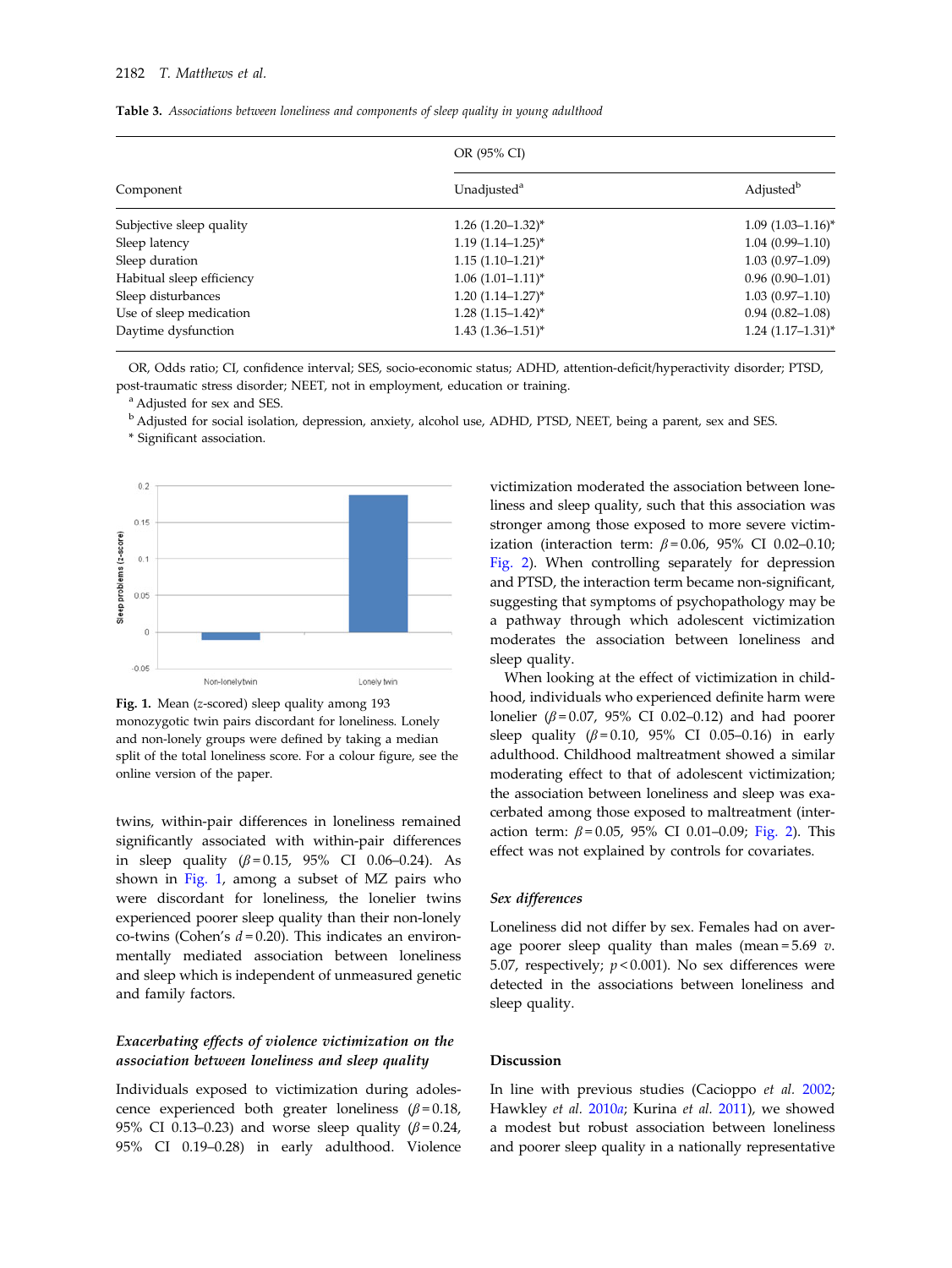<span id="page-6-0"></span>

Fig. 2. Exacerbating effect of violence victimization in adolescence and maltreatment in childhood on the association between loneliness and sleep quality in young adulthood. Higher scores on the y-axis reflect poorer sleep quality. For a colour figure, see the online version of the paper.

cohort of young adults. We furthered this evidence by showing that the association was not explained by loneliness and sleep quality having common genetic origins or by confounding influences from the environments shared by twins. Further, the strength of this association in young adulthood was moderated by exposure to violence during childhood and adolescence. In the case of more recent exposure in adolescence, symptoms of depression or PTSD may be pathways through which victimization exerts this exacerbating effect.

Although the associations between loneliness and sleep quality were small, they emerged from a thorough and stringent test for an independent association, controlling for many other factors which may explain their co-occurrence. In particular, the MZ twin differences method is a robust test which controls comprehensively for unobserved sources of variation within families and other environments shared by siblings. Furthermore, loneliness is often accompanied by depressive symptoms (Cacioppo et al. [2006](#page-8-0)b; Matthews et al. [2016\)](#page-8-0), which in turn have their own negative effects on sleep. Of all the covariates investigated, depression was the most strongly associated with sleep problems; a finding that is not unexpected given that changes in sleep are included among the diagnostic criteria for major depression (American Psychiatric Association, [2013\)](#page-7-0). However, the association between loneliness and sleep problems was independent of the contribution of depression.

Impoverished social connections increase the risk of numerous negative health outcomes, including elevated blood pressure (Hawkley et al. [2010](#page-8-0)b), impaired immune functioning (Pressman et al. [2005](#page-9-0)), obesity (Lauder et al. [2006\)](#page-8-0) and mortality (Holt-Lunstad et al. [2015\)](#page-8-0). Deficiencies in the quantity and quality of sleep are predictive of similar health problems (Irwin, [2002;](#page-8-0) Gangwisch et al. [2006;](#page-8-0) Patel & Hu, [2008](#page-9-0); Cappucio et al. [2010](#page-8-0)). Markers of long-term health outcomes are unlikely to be detectable at the young age of the present cohort. Nonetheless, our findings indicate that a relationship between loneliness and reduced sleep quality is already present in young adulthood. Longitudinal research is necessary to test whether the foreshortened lifespan observed in chronically lonely individuals is explained, in part, by the effects of diminished sleep quality. Furthermore, while young adulthood is an important period for the formation of social relationships, loneliness could also have roots in early attachment problems; therefore, a further goal for future research should be to investigate the potential role of attachment styles in explaining or modifying the relationship between loneliness and sleep.

We identified a subgroup of lonely individuals exposed to violence victimization who were particularly vulnerable to experiencing poorer sleep quality. Loneliness is associated with changes in cognition that include raised vigilance for threats in the environment (Cacioppo et al. [2006](#page-8-0)a; Cacioppo & Hawkley, [2009\)](#page-8-0). Past exposure to actual threats such as victimization may establish a pre-existing vulnerability for loneliness to act upon, by reinforcing perceptions of others' intent to harm. To the extent that vigilance for threats undermines the restfulness of sleep, this may account for the exacerbating effect of violence victimization that we detected. It should be noted, however, that there could be other psychological processes that mediate the relationship between loneliness and sleep problems, such as rumination. Further investigation is warranted to investigate the range of pathways through which loneliness may intrude on sleep.

Some physiological processes may also explain the association between loneliness and sleep quality.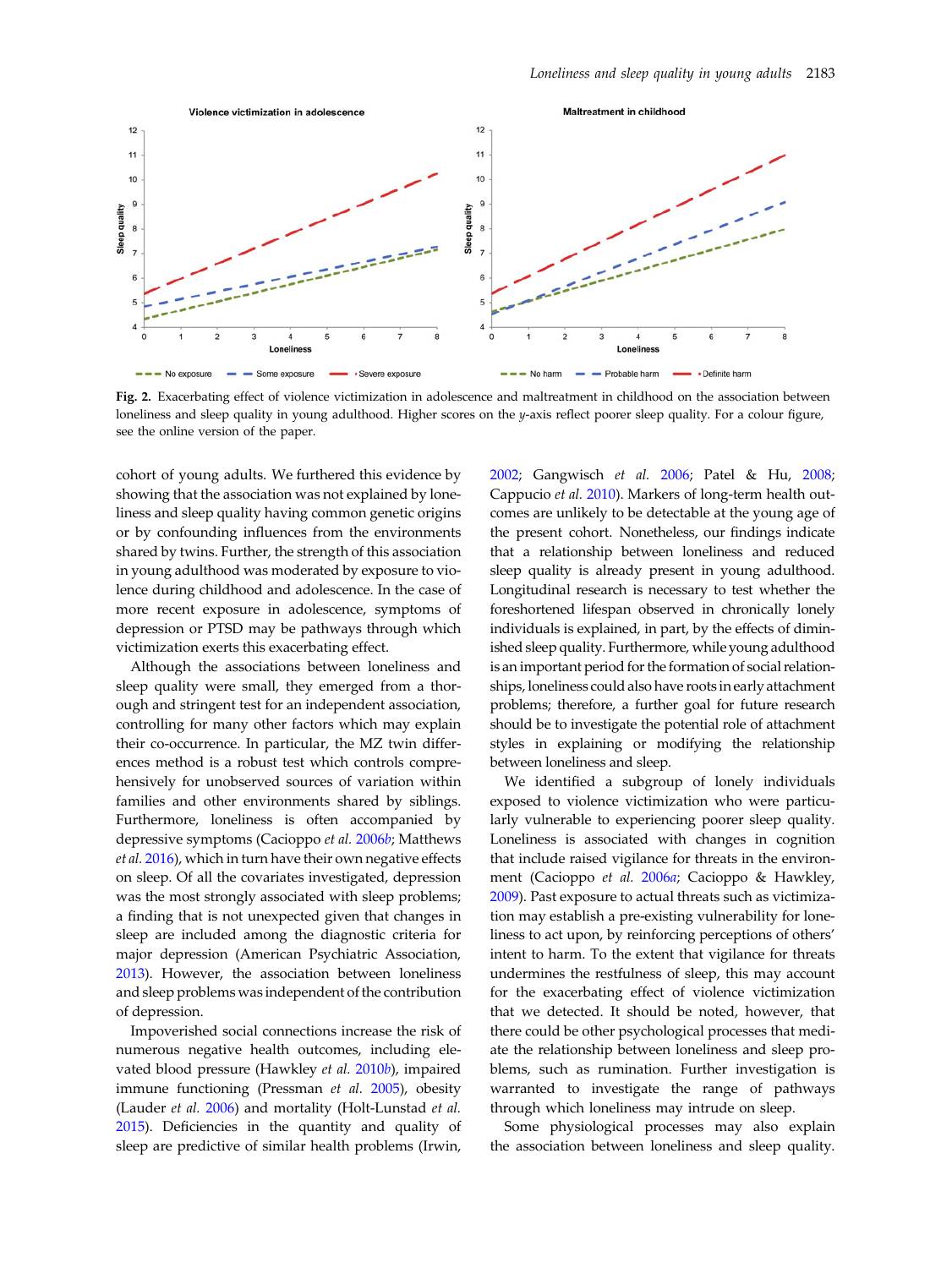<span id="page-7-0"></span>A first possible candidate is the stress response. Loneliness is associated with changes in circulating cortisol, indicating elevated hypothalamic–pituitary– adrenal axis activation (Pressman et al. [2005](#page-9-0); Doane & Adam, [2010\)](#page-8-0). Physiological arousal resulting from this process may play a role in the disrupted sleep of lonely individuals. Second, when looking at individual items, lonely individuals reported two out of 10 specific sources of sleep disturbance: feeling too cold, and having bad dreams. Whilst this finding should be interpreted with caution, it suggests potential avenues of further investigation. For instance, experimental research has found an association between social exclusion and reductions in perceived ambient temperature (Zhong & Leonardelli, [2008\)](#page-9-0). Further, dream disturbances are associated with greater stress and anxiety (Levin & Nielsen, [2007\)](#page-8-0), and may represent a further manifestation of emotional distress in lonely individuals.

Our study has some limitations. Loneliness and sleep quality were measured cross-sectionally, and no conclusions can be drawn about the directionality of the associations. Daytime dysfunction may, for example, contribute to stability or increases in loneliness by hindering social interactions. However, prior longitudinal findings indicate that loneliness more strongly predicts subsequent sleep quality, rather than vice-versa (Hawkley et al. [2010](#page-8-0)a). Second, by virtue of the twin design, all participants had at least one sibling, which should reduce loneliness on average. Twins are same-age siblings who may feel closer than typical siblings. If this is true, then rates of loneliness and effects of loneliness may be underestimated in our sample.

A third limitation is that both loneliness and sleep quality were measured via self-report. However, further analyses showed that the associations between loneliness and sleep quality were replicated when interviewers' ratings were substituted for self-reported loneliness. Interestingly, controlling for social isolation led to greater attenuation of the association between loneliness and sleep quality when loneliness was measured via interviewer report. A potential explanation for this is that independent observers are more likely to conflate social isolation and loneliness in others, in which case using self-reports is a strength, rather than a weakness, when assessing loneliness. It remains possible, however, that self-reports of sleep quality may be vulnerable to reporting bias. Polysomnography and actigraphy measure aspects of sleep more objectively but are less practical to implement in large cohort studies involving comprehensive interview assessments. Nonetheless, the PSQI is a well-validated and widely used instrument, and is correlated with other measurement approaches such as sleep diaries (Buysse et al. [1989](#page-8-0); Backhaus et al. [2002](#page-8-0)). Different

methods each provide unique information about sleep, and there is value in using a variety of approaches to build a thorough profile of sleep impairments (Gregory & Sadeh, [2016](#page-8-0)). Our findings complement those of studies using objective measures (Cacioppo et al. [2002;](#page-8-0) Kurina et al. [2011](#page-8-0)), showing that lonely individuals experience more fragmented sleep.

#### Conclusions

Diminished sleep quality is one of the many ways in which loneliness gets 'under the skin', and our findings underscore the importance of early intervention to reduce loneliness in young people, which may be the starting point for a cascade of physical health problems in later life. Studies of interventions to reduce loneliness suggest that resolving negative social cognitions that can damage social interactions is an expedi-ent strategy (Masi et al. [2011](#page-8-0); Cacioppo et al. [2015](#page-8-0)). Further, our findings suggest that interventions should consider not only individuals' current social circumstances, but also influences of past experiences including violence victimization, which may constitute a pre-existing vulnerability that exacerbates the effects of loneliness. Future research should explore in more detail loneliness's relationship with victimization and other forms of trauma.

## Acknowledgements

The E-Risk Study is funded by the MRC (UKMRC grant G1002190). Additional support was provided by the National Institute of Child Health and Human Development (grant HD077482) and by the Jacobs Foundation. L.A. is the Economic and Social Research Council (ESRC) Mental Health Leadership Fellow. The authors are grateful to the study members and their families for their participation. We would like to thank the Avielle Foundation, CACI, Inc., and members of the E-Risk team for their dedication, hard work and insights.

## Declaration of Interest

None.

## References

- American Psychiatric Association (1994). Diagnostic and Statistical Manual of Mental Disorders, 4th edn. American Psychiatric Association: Washington, DC.
- American Psychiatric Association (2013). Diagnostic and Statistical Manual of Mental Disorders, 5th edn. American Psychiatric Association: Washington, DC.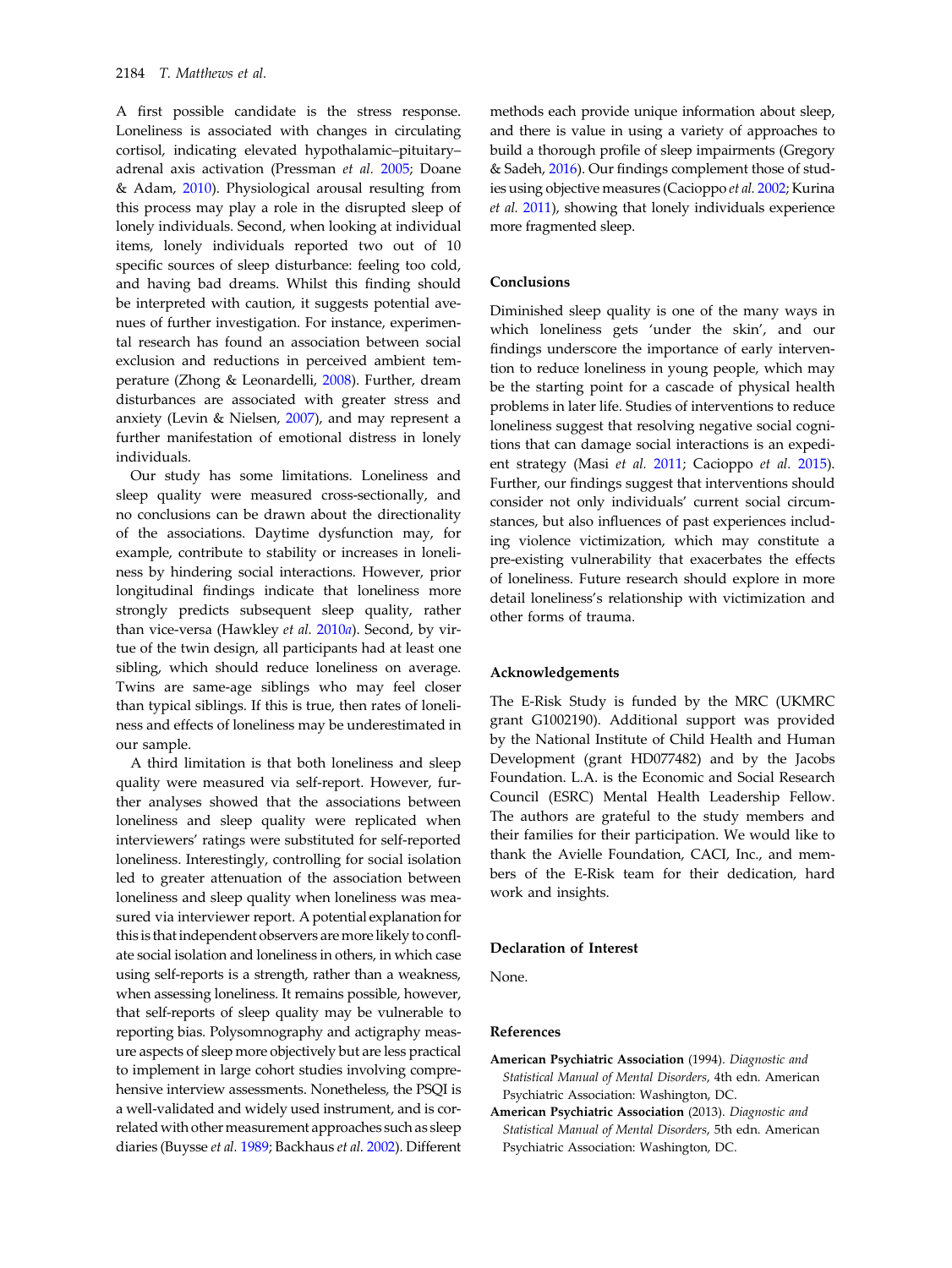<span id="page-8-0"></span>Backhaus J, Junghanns K, Broocks A, Riemann D, Hohagen F (2002). Test–retest reliability and validity of the Pittsburgh Sleep Quality Index in primary insomnia. Journal of Psychosomatic Research 53, 737–740.

Barclay NL, Eley TC, Buysse DJ, Rijsdijk FV, Gregory AM (2010). Genetic and environmental influences on different components of the Pittsburgh Sleep Quality Index and their overlap. Sleep 33, 659–668.

Buysse DJ, Reynolds CF, Monk TH, Berman SR, Kupfer DJ (1989). The Pittsburgh Sleep Quality Index: a new instrument for psychiatric practice and research. Psychiatry Research 28, 193–213.

Cacioppo JT, Hawkley LC (2009). Perceived social isolation and cognition. Trends in Cognitive Sciences 13, 447–454.

Cacioppo JT, Hawkley LC, Berntson GG, Ernst JM, Gibbs AC, Stickgold R, Hobson J (2002). Do lonely days invade the nights? Potential social modulation of sleep efficiency. Psychological Science 13, 384–387.

Cacioppo JT, Hawkley LC, Ernst JM, Burleson M, Berntson GG, Nouriani B, Spiegel D (2006a). Loneliness within a nomological net: an evolutionary perspective. Journal of Research in Personality 40, 1054–1085.

Cacioppo JT, Hughes ME, Waite LJ, Hawkley LC, Thisted RA (2006b). Loneliness as a specific risk factor for depressive symptoms: cross-sectional and longitudinal analyses. Psychology and Aging 21, 140–151.

Cacioppo S, Grippo AJ, London S, Goossens L, Cacioppo JT (2015). Loneliness: clinical import and interventions. Perspectives on Psychological Science 10, 238–249.

Cappucio FP, D'Elia L, Stazzullo P, Miller MA (2010). Sleep duration and all-cause mortality: a systematic review and meta-analysis of prospective studies. Sleep 33, 585–592.

Caspi A, Harrington H, Moffitt TE, Milne BJ, Poulton R (2006). Socially isolated children 20 years later: risk of cardiovascular disease. Archives of Pediatric and Adolescent Medicine 160, 805–811.

Danese A, Moffitt TE, Harrington H, Milne BJ, Polanczyk G, Pariante CM, Poulton R, Caspi A (2009). Adverse childhood experiences and adult risk factors for age-related disease: depression, inflammation, and clustering of metabolic risk markers. Archives of Pediatrics and Adolescent Medicine 163, 1135–1143.

Doane LD, Adam EK (2010). Loneliness and cortisol: momentary, day-to-day, and trait associations. Psychoneuroendocrinology 35, 430–441.

Dodge KA, Bates JE, Pettit GS (1990). Mechanisms in the cycle of violence. Science 250, 1678–1683.

Finkelhor D, Hamby SL, Turner HA, Ormrod RK (2011). The Juvenile Victimization Questionnaire: 2nd Revision (JVQ-R2). Crimes Against Children Research Center: Durham, NH.

Fisher HL, Caspi A, Moffitt TE, Gray R, Newbury J, Ambler A, Zavos H, Danese A, Mill J, Odgers CL, Pariante C, Wong CC, Arseneault L (2015). Measuring adolescents' exposure to victimization: the Environmental Risk (E-Risk) Longitudinal Twin Study. Development and Psychopathology 27, 1399–1416.

Gangwisch JE, Heymsfield SB, Boden-Albala B, Buijs RM, Kreier F, Pickering TG, Rundle AG, Zammit GK, Malaspina D (2006). Short sleep duration as a risk factor

for hypertension: analyses of the first National Health and Nutrition Examination Survey. Hypertension 47, 833–839.

Goldman-Mellor S, Caspi A, Arseneault L, Ajala N, Ambler A, Danese A, Fisher H, Hucker A, Odgers C, Williams T, Wong C, Moffitt TE (2016). Committed to work but vulnerable: self-perceptions and mental health in NEET 18-year olds from a contemporary British cohort. Journal of Child Psychology and Psychiatry 57, 196–203.

Goossens L, van Roekel E, Verhagen M, Cacioppo JT, Cacioppo S, Maes M, Boomsma DI (2015). The genetics of loneliness: linking evolutionary theory to genome-wide genetics, epigenetics, and social science. Perspectives on Psychological Science 10, 213–226.

Gregory AM, Sadeh A (2016). Annual Research Review: sleep problems in childhood psychiatric disorders – a review of the latest science. Journal of Child Psychology and Psychiatry 57, 296–317.

Hawkley LC, Preacher KJ, Cacioppo JT (2010a). Loneliness impairs daytime functioning but not sleep duration. Health Psychology 29, 124–129.

Hawkley LC, Thisted RA, Masi CM, Cacioppo JT (2010b). Loneliness predicts increases in blood pressure: 5-year cross-lagged analyses in middle-aged and older adults. Psychology and Aging 25, 132–141.

Holt-Lunstad J, Smith TB, Baker M, Harris T, Stephenson D (2015). Loneliness and social isolation as risk factors for mortality: a meta-analytic review. Perspectives on Psychological Science 10, 227–247.

Irwin M (2002). Effects of sleep and sleep loss on immunity and cytokines. Brain, Behavior and Immunity 16, 503–512.

Kurina LM, Knutson JL, Hawkley LC, Cacioppo JT, Lauderdale DS, Ober CO (2011). Loneliness is associated with sleep fragmentation in a communal society. Sleep 34, 1519–1526.

Lansford JE, Dodge KA, Pettit GS, Bates JE, Crozier J, Kaplow J (2002). A 12-year prospective study of the long-term effects of early child physical maltreatment on psychological, behavioral, and academic problems in adolescence. Archives of Pediatrics and Adolescent Medicine 156, 824–830.

Lauder W, Mummery K, Jones M, Caperchione C (2006). A comparison of health behaviours in lonely and non-lonely populations. Psychology, Health and Medicine 11, 233–245.

Levin R, Nielsen TA (2007). Disturbed dreaming, posttraumatic stress disorder, and affect distress: a review and neurocognitive model. Psychological Bulletin 133, 482–528.

Masi CM, Chen HY, Hawkley LC, Cacioppo JT (2011). A meta-analysis of interventions to reduce loneliness. Personality and Social Psychology Review 15, 219–266.

Matthews T, Danese A, Wertz J, Odgers C, Ambler A, Moffitt TE, Arseneault L (2016). Social isolation, loneliness and depression in young adulthood: a behavioural genetic analysis. Social Psychiatry and Psychiatric Epidemiology 51, 339–348.

McCrory EJ, De Brito SA, Sebastian CL, Mechelli A, Bird G, Kelly PA, Viding E (2011). Heightened neural reactivity to threat in child victims of family violence. Current Biology 21, R947–R948.